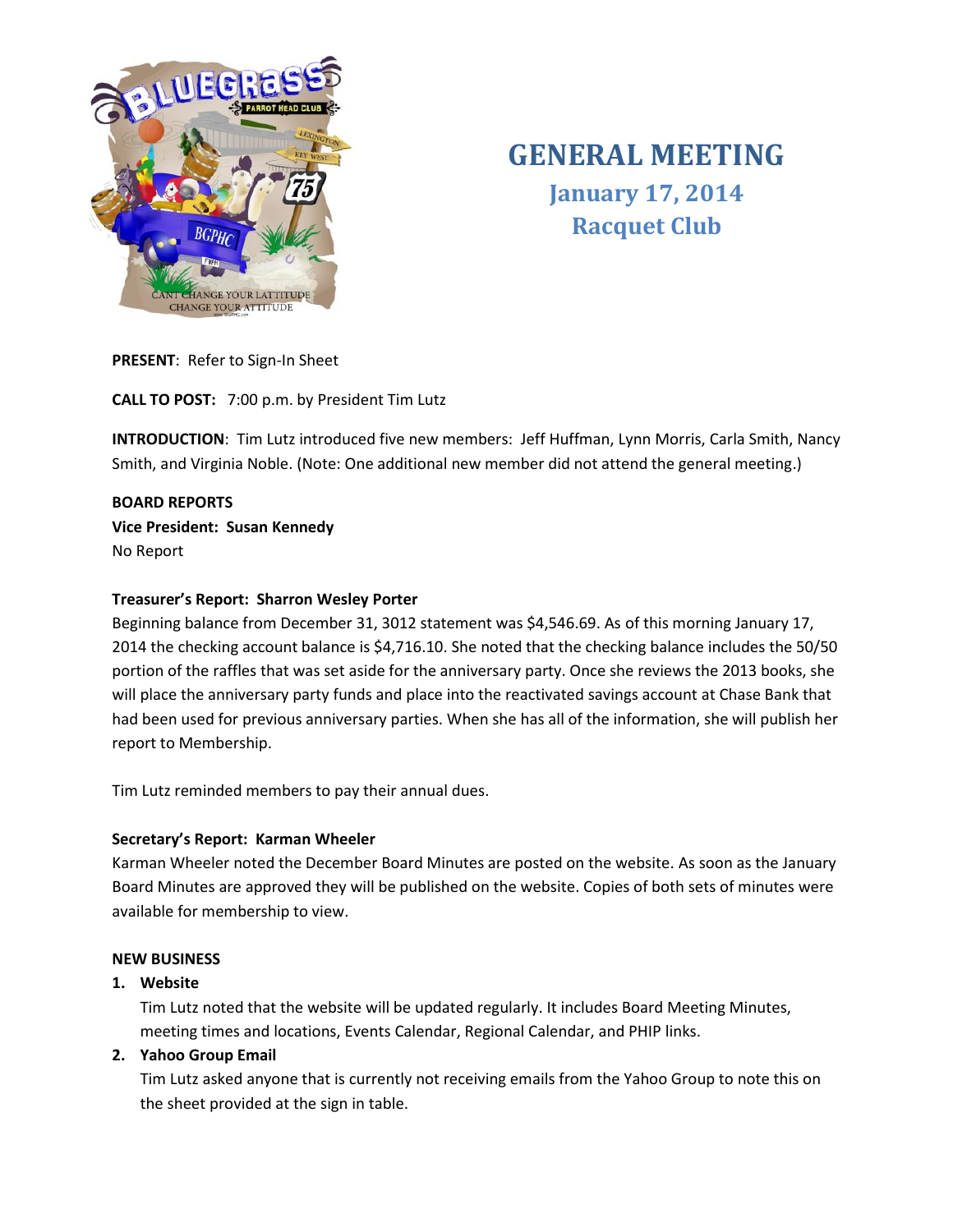#### **3. Meetings and Happy Hours**

Tim Lutz reminded members that all Board Meetings are open to the Phlock and provided current slate of dates for these meetings and happy hours. February 4 – Happy Hour (location to be determined) February 19 – Board Meeting (Spuds, 6 p.m.) February 21 – General Meeting March 4 – Happy Hour, 5-7 (South Side Pub) March 20 – Board Meeting (Beer Works, 6 p.m.) March 21 – General Meeting

Remaining Board meetings will be the second Thursday of the month with the location to be determined.

It was noted that the March 4 Happy Hour is Mardi Gras. Tim will check back to confirm the availability of South Side for the Happy Hour.

#### **4. Announcements**

Post Office Box – The Post Office Box location has changed. The new address is P.O. Box is 55337, Lexington, KY 40555.

By Laws – Vote will be in March or April

Bowling – Bowling has started second week. Tim encouraged non-bowlers to come out and watch and cheer the bowlers on.

## **5. Charities**

January: Kosair Neonatal Unit – Piggies for Preemies for the neonatal unit at Kosair. Piggie banks can be turned in at February Happy Hour or General Meeting.

February: Special Olympics – In need of sports equipment or financial contributions.

March: Big Brothers/Big Sisters – Tim noted the bowling dates are March 29 or 30<sup>th</sup>. A new contact has been appointed. Members expressed concern about the \$50 fee to bowl as they did last year. Last year's \$50 feel was significantly higher than the previous year's resulting in low turnout. When the kick off meeting is established, Tim will express our concerns and bring information back to the club to consider if we want to support this event.

Other Possibilities: Habitat (Restore), Veterans Patriots Day Golf Tournament or Gulf Scramble, Sunflower Kids, Disaster Blaster (in August with Conch Republic playing). If membership has other charities for consideration, use the Event Proposal Form to submit request for consideration by Board.

Tim Lutz noted the Club received a thank you letter with a Certificate of Appreciation from the Veteran's Village the Club supported last year.